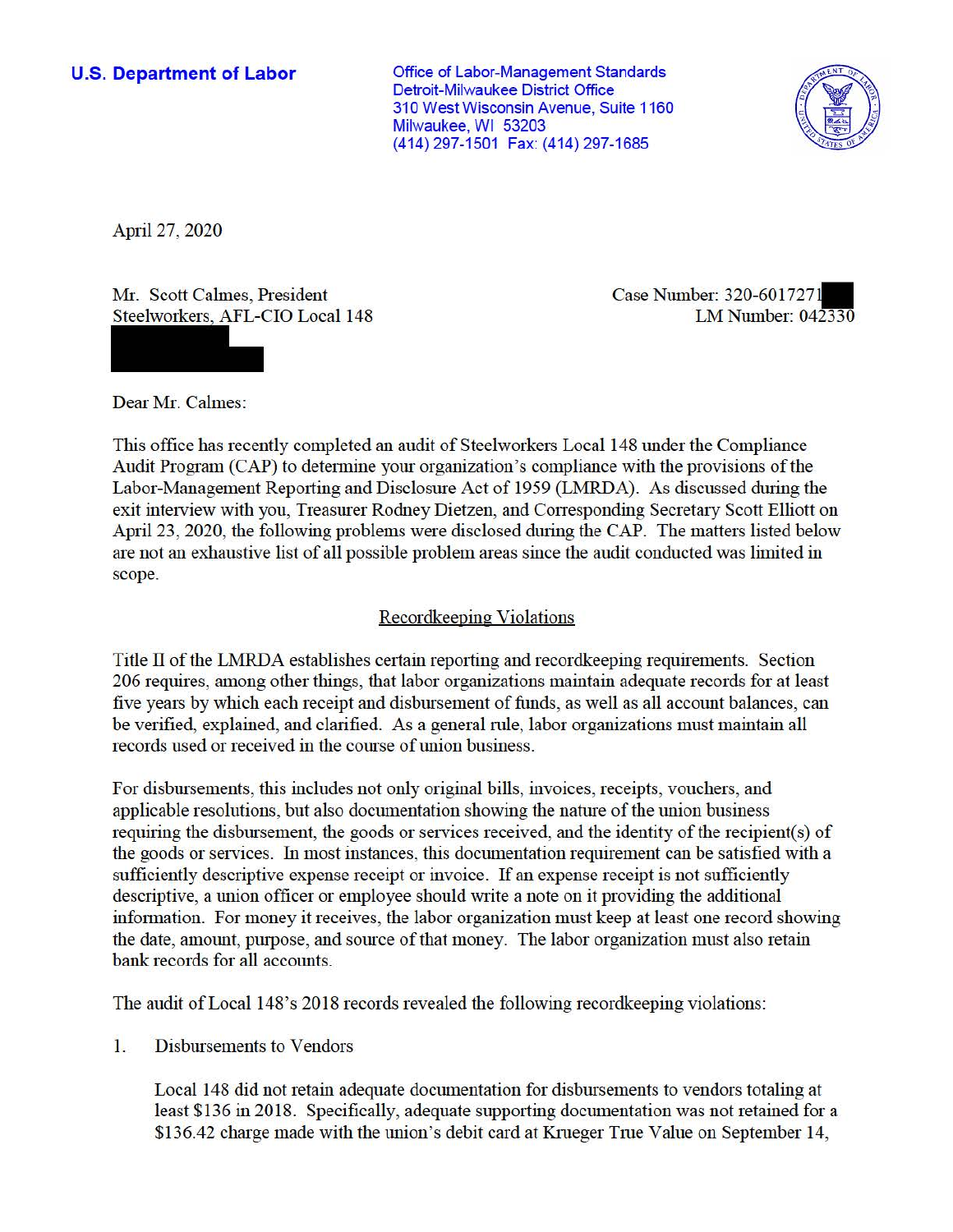2018 for union hall supplies. In support of this expense, Local 148 only retained a bank statement, which is not sufficient.

As noted above, labor organizations must retain original receipts, bills, and vouchers for all disbursements. These receipts are necessary to determine if such disbursements are for union business purposes and to sufficiently fulfill the recordkeeping requirement of LMRDA Section 206. The president and treasurer (or corresponding principal officers) of your union, who are required to sign your union's LM report, are responsible for properly maintaining union records.

### 2. Lost Wages

 Mr. Dietzen, Mr. Elliott, Financial Secretary Gary Neubert, and Trustees Anthony Garvey and Sandra Yowell totaling at least \$1,054 during the year. The union must maintain reimbursements, but in some instances the vouchers were not sufficient because Mr. actual date the lost wages were incurred or adequately describe the union business conducted. Local 148 did not retain adequate documentation for lost wage reimbursement payments to records in support of lost wage claims that identify each date lost wages were incurred, the number of hours lost on each date, the applicable rate of pay, and a description of the union business conducted. The audit found that the union retained vouchers for lost wage Dietzen, Mr. Elliott, Mr. Neubert, Mr. Garvey, and Ms. Yowell did not always identify the

Following the exit interview, I provided a compliance tip sheet, *Union Lost Time Payments*, that contained a sample of an expense voucher Local 148 may use to satisfy this requirement. The sample identifies the type of information and documentation that the local must maintain for lost wages and other officer expenses.

 Based on your assurance that Local 148 will retain adequate documentation in the future, OLMS will take no further enforcement action at this time regarding the above violations.

# Reporting Violations

 Labor Organization Annual Report (Form LM-3) filed by Local 148 for the fiscal year ended The audit disclosed a violation of LMRDA Section 201(b), which requires labor organizations to file annual financial reports accurately disclosing their financial condition and operations. The December 31, 2018, was deficient in the following areas:

1. Disbursements to Officers

 Mr. Dietzen, and Mr. Elliott received gross salary (including lost time) of \$15,063; however, the amount reported in Column D of Item 24 for you, Mr. Dietzen, and Mr. Local 148 did not include disbursements to you, Mr. Dietzen, and Mr. Elliott totaling at least \$2,720 in the amounts reported in Item 24 (All Officers and Disbursements to Officers), Column D (Gross Salary). Local 148's disbursement records indicate that you,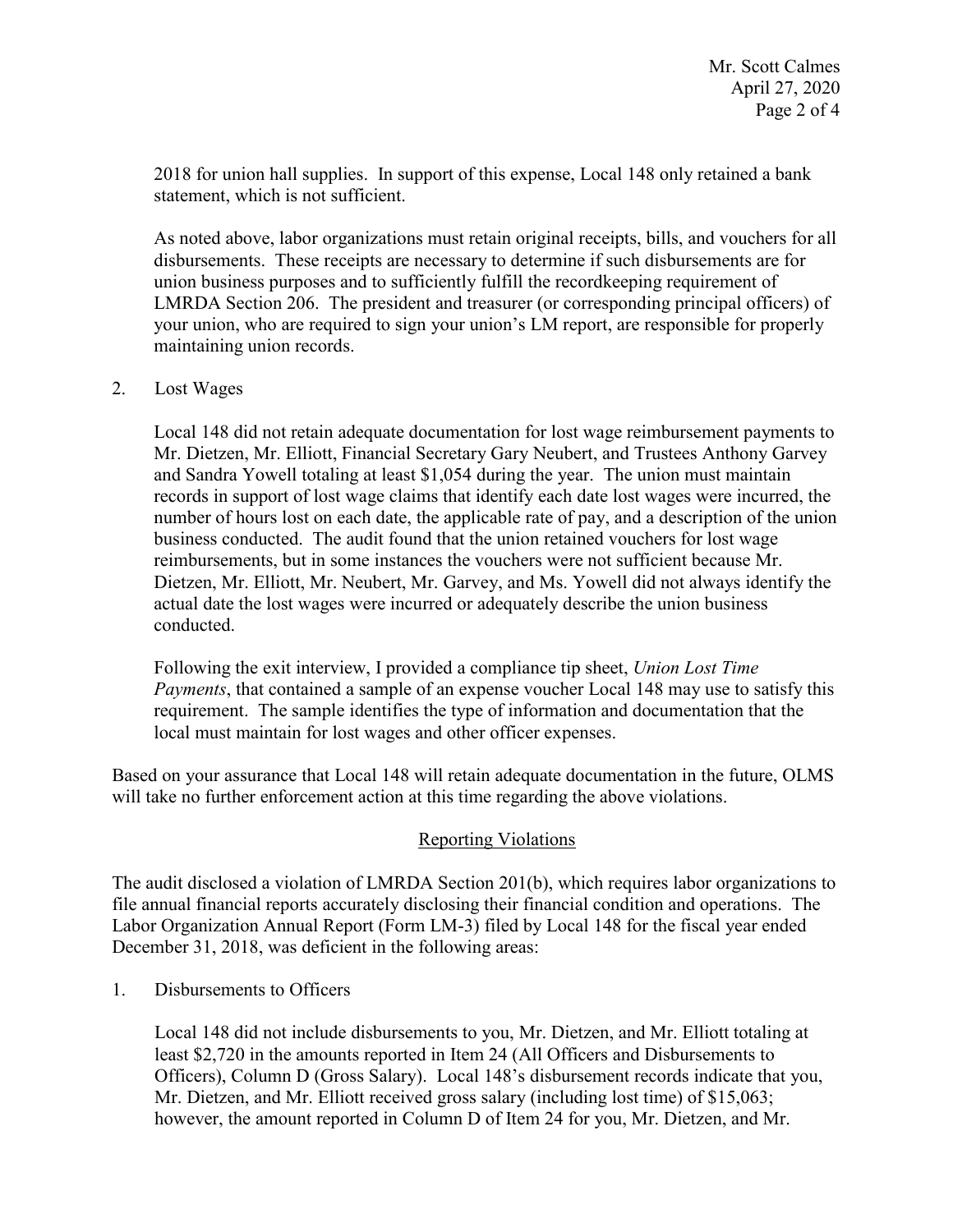Elliott was \$12,343. It appears that this discrepancy was due to the union erroneously reporting lost time payments to these officers in Item 48 (Office and Administrative Expenses) or Item 54 (Other Disbursements).

 in Column E of Item 24 for Mr. Dietzen and Mr. Elliott was \$142. It appears that Local Additionally, Local 148 did not include some reimbursements to Mr. Dietzen and Mr. Elliott totaling at least \$462 in the amounts reported in Item 24, Column E (Allowances and Other Disbursements). Local 148's disbursement records indicate that Mr. Dietzen and Mr. Elliott received reimbursed expenses totaling \$604; however, the total amount reported 148 erroneously reported the reimbursements to Mr. Dietzen and Mr. Elliott in Item 48 or Item 54.

 disbursements made on behalf of its officers in Item 24. A "direct disbursement" to an other things of value. See the instructions for Item 24 for a discussion of certain direct disbursements to officers that do not have to be reported in Item 24. An "indirect officer. However, indirect disbursements for temporary lodging (such as a union check issued to a hotel) or for transportation by a public carrier (such as an airline) for an officer The union must report most direct disbursements to Local 148 officers and some indirect officer is a payment made to an officer in the form of cash, property, goods, services, or disbursement" to an officer is a payment to another party (including a credit card company) for cash, property, goods, services, or other things of value received by or on behalf of an traveling on union business should be reported in Item 48.

#### 2. Failure to File Bylaws

 2010, but did not file a copy with its LM report for that year. Local 148 has now filed a The audit disclosed a violation of LMRDA Section 201(a), which requires that a union submit a copy of its revised constitution and bylaws with its LM report when it makes changes to its constitution or bylaws. Local 148 amended its constitution and bylaws in copy of its 2010 constitution and bylaws.

#### 3. Subsidiary Organization

 each subsidiary organization must be reported in Item 56 (Additional Information). Local 148 also failed to report the assets, liabilities, receipts, and disbursements of its building 148 also failed to report the assets, liabilities, receipts, and disbursements of its building organization and the labor organization on a single Form LM-3 or (2) by filing, with the labor organization's Form LM-3, the regular annual report of the financial condition and accordance with generally accepted accounting principles. Local 148 did not report its building corporation, Nicolet Realty Local 148, as a subsidiary organization in Item 10 (Subsidiary Organizations). The name, address, and purpose of corporation using one of the two following acceptable methods outlined in Section X of the Form LM-3 instructions: (1) by consolidating the financial information for the subsidiary operations of the subsidiary organization, accompanied by a statement signed by an independent public accountant certifying that the financial report presents fairly the financial condition and operations of the subsidiary organization and was prepared in